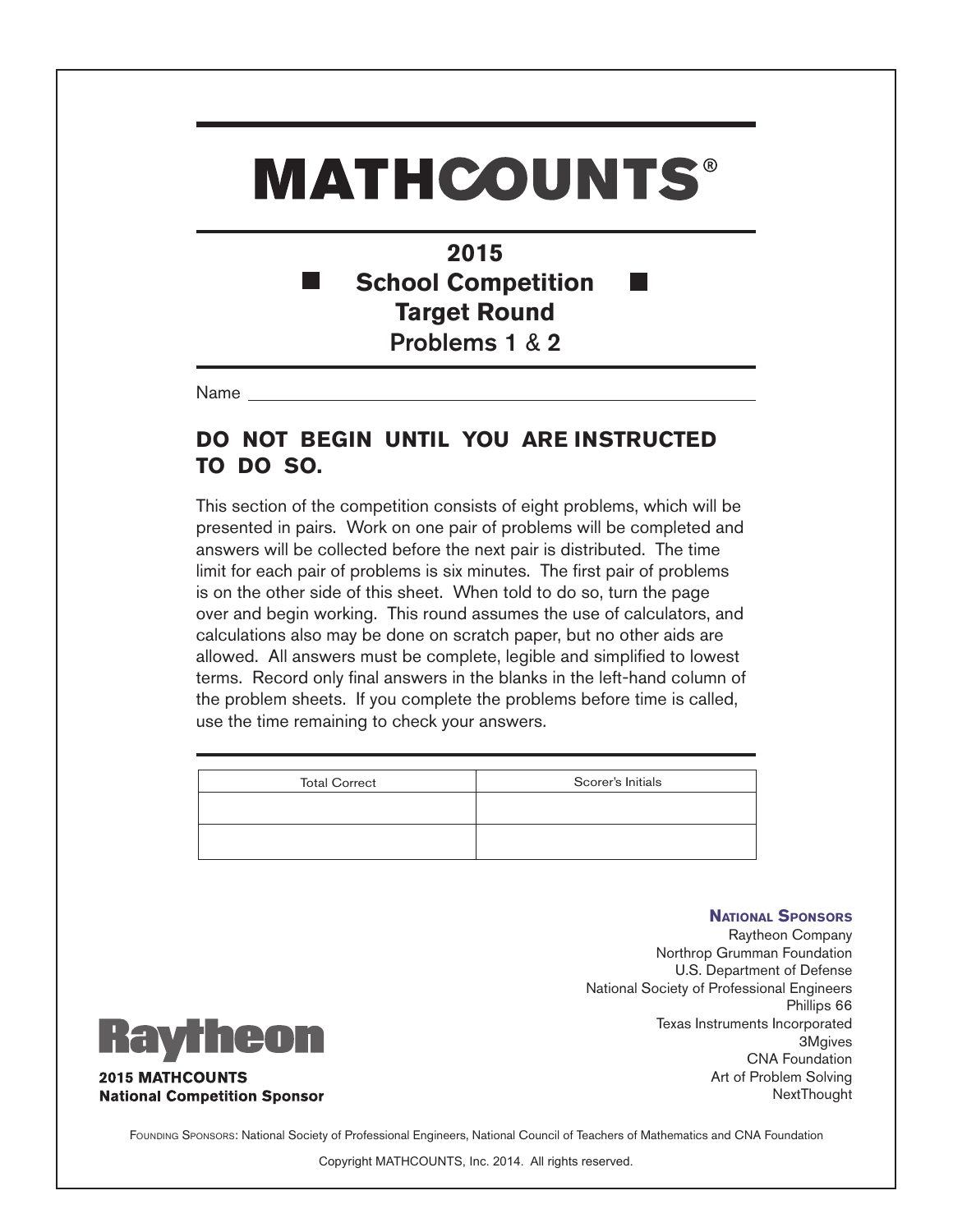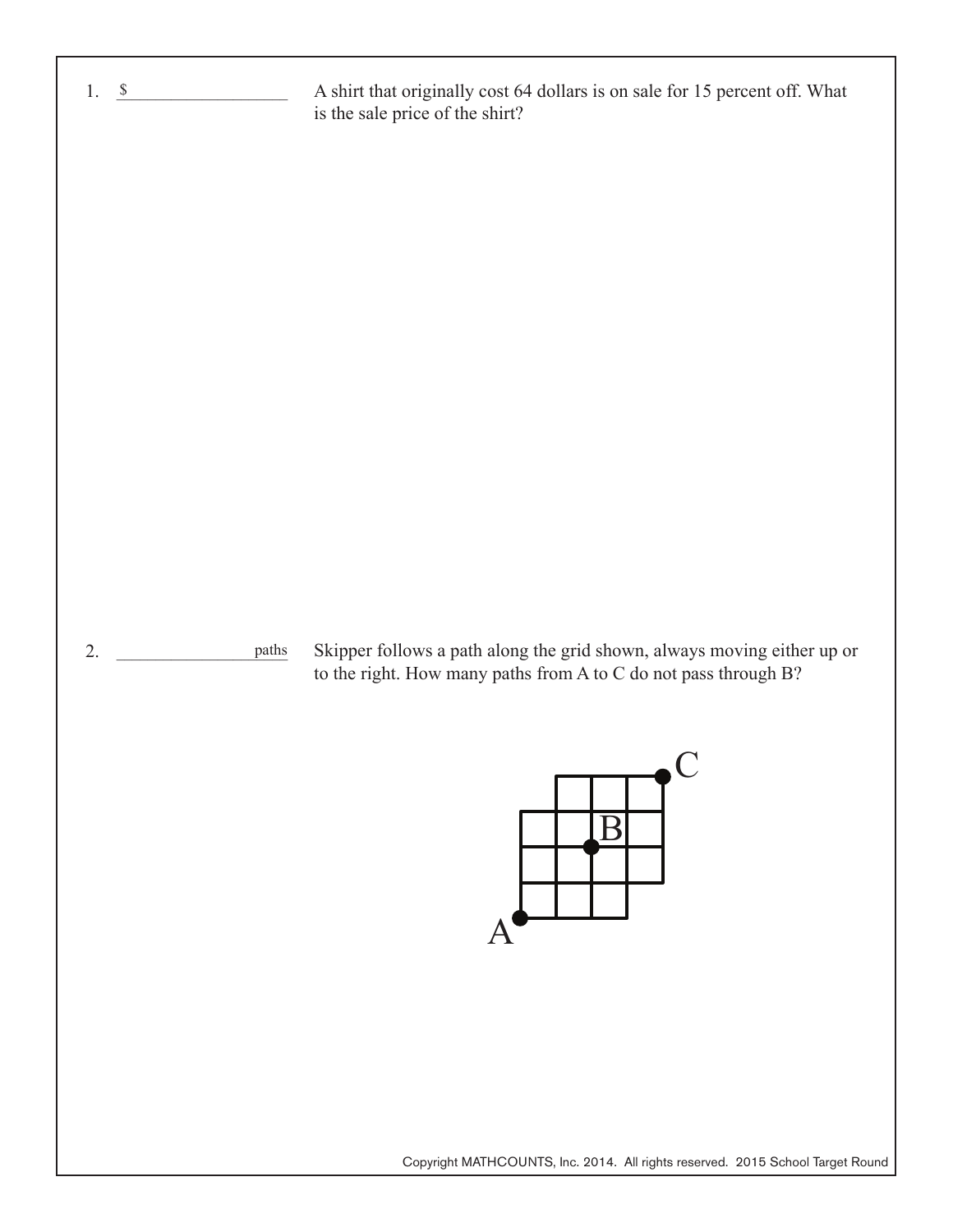#### **2015 School Competition** T. **Target Round** Problems 3 & 4

Name

**DO NOT BEGIN UNTIL YOU ARE INSTRUCTED TO DO SO.**

| <b>Total Correct</b> | Scorer's Initials |
|----------------------|-------------------|
|                      |                   |
|                      |                   |
|                      |                   |
|                      |                   |



**National Sponsors** Raytheon Company Northrop Grumman Foundation U.S. Department of Defense National Society of Professional Engineers Phillips 66 Texas Instruments Incorporated 3Mgives CNA Foundation Art of Problem Solving **NextThought** 

Founding Sponsors: National Society of Professional Engineers, National Council of Teachers of Mathematics and CNA Foundation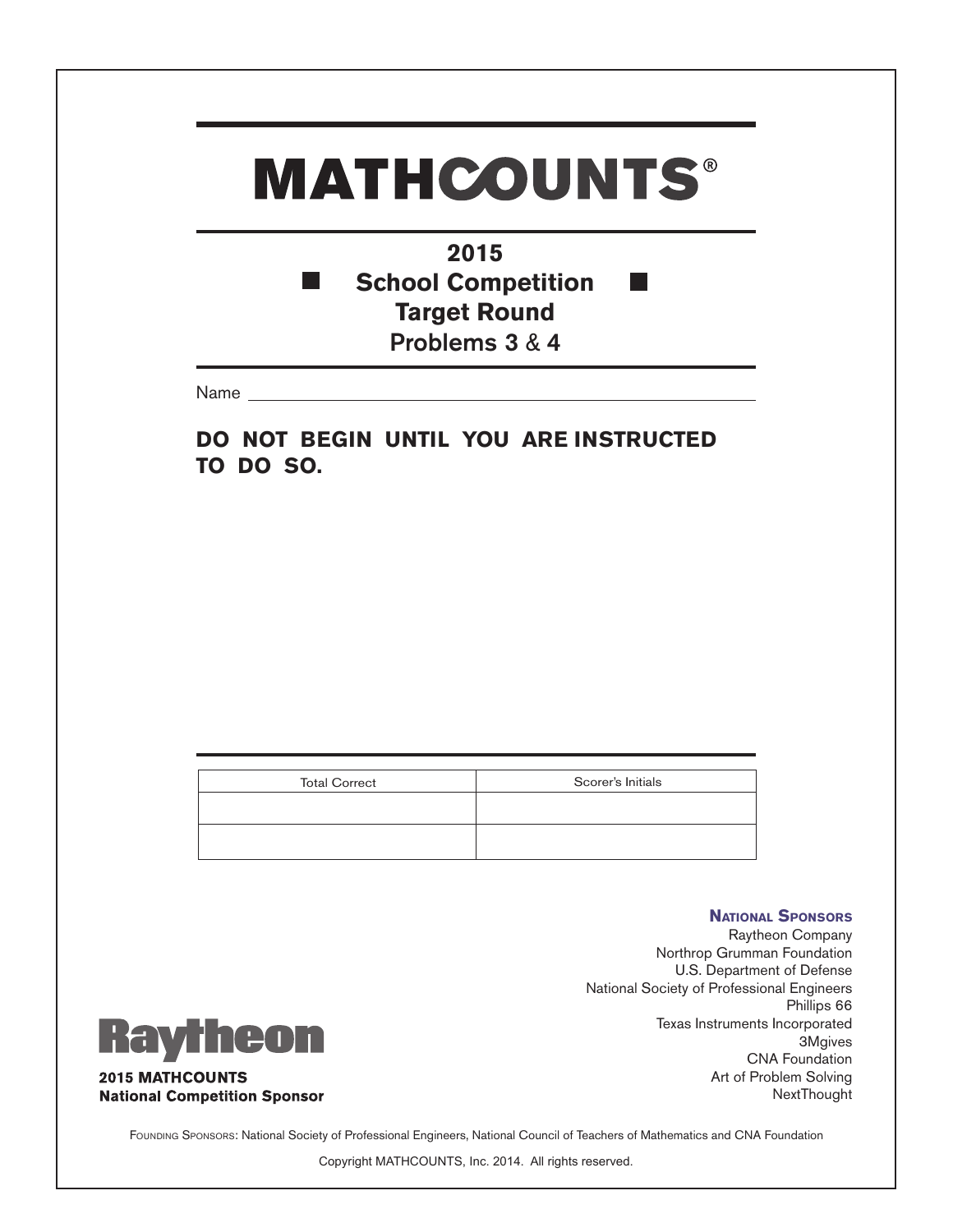$3.$ 4. \_\_\_\_\_\_\_\_\_\_\_\_\_ questions Amy surveyed eight adults about the number of cups of coffee they had consumed that day. The mean and median of the eight integer responses were both 2.5 cups, the maximum was 4 cups, the minimum was 0 cups, and the mode was 2 cups. How many of those surveyed reported drinking 2 cups of coffee? After completing part of an online test, Chris had correctly answered 80% of the questions he'd attempted. Then, he answered 13 of the remaining 20 questions correctly. If his overall average for the online test was 75%, how many questions were on the test? adults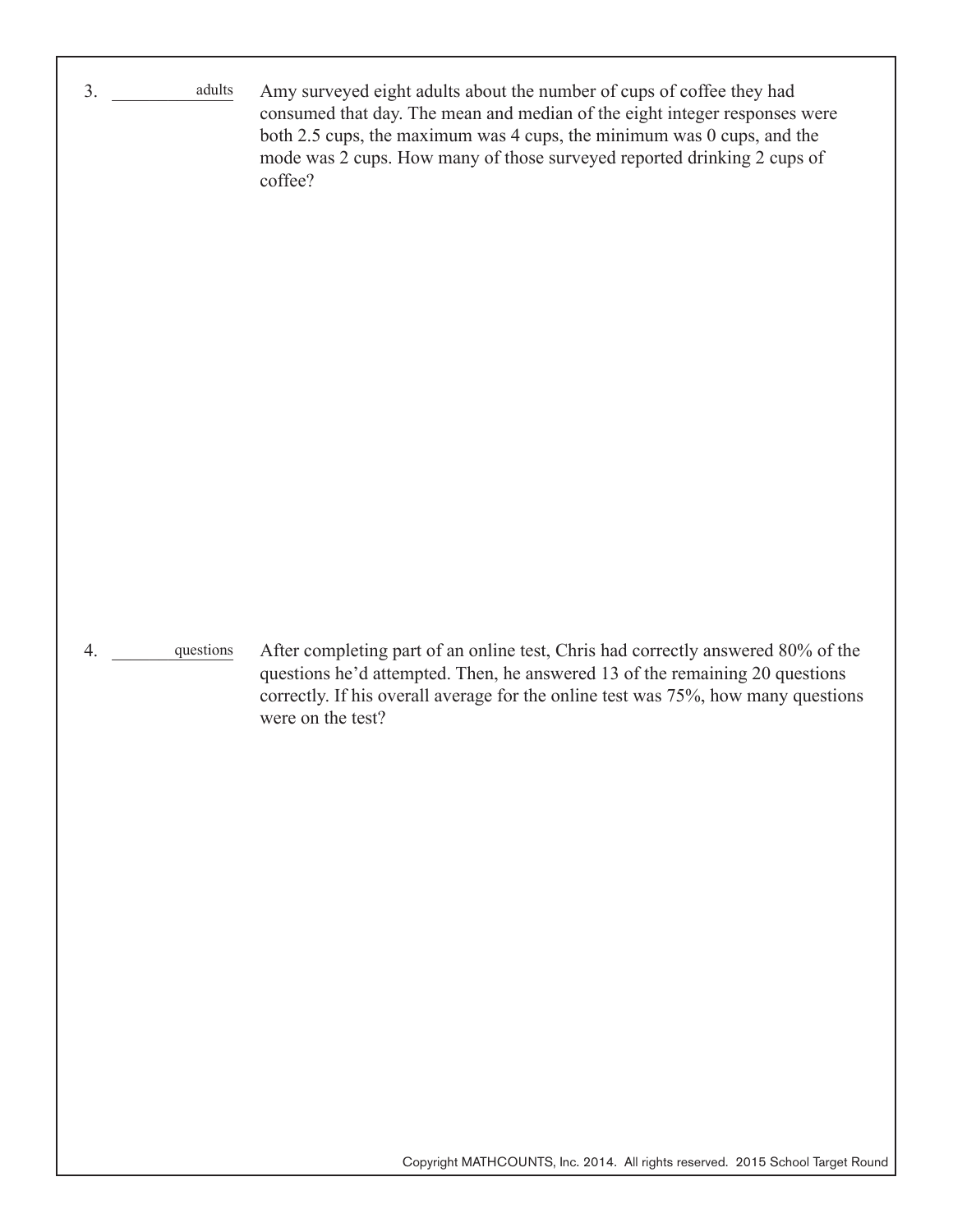**2015 School Competition** T. **Target Round** Problems 5 & 6

Name

**DO NOT BEGIN UNTIL YOU ARE INSTRUCTED TO DO SO.**

| <b>Total Correct</b> | Scorer's Initials |
|----------------------|-------------------|
|                      |                   |
|                      |                   |
|                      |                   |
|                      |                   |



**National Sponsors** Raytheon Company Northrop Grumman Foundation U.S. Department of Defense National Society of Professional Engineers Phillips 66 Texas Instruments Incorporated 3Mgives CNA Foundation Art of Problem Solving **NextThought** 

FOUNDING SPONSORS: National Society of Professional Engineers, National Council of Teachers of Mathematics and CNA Foundation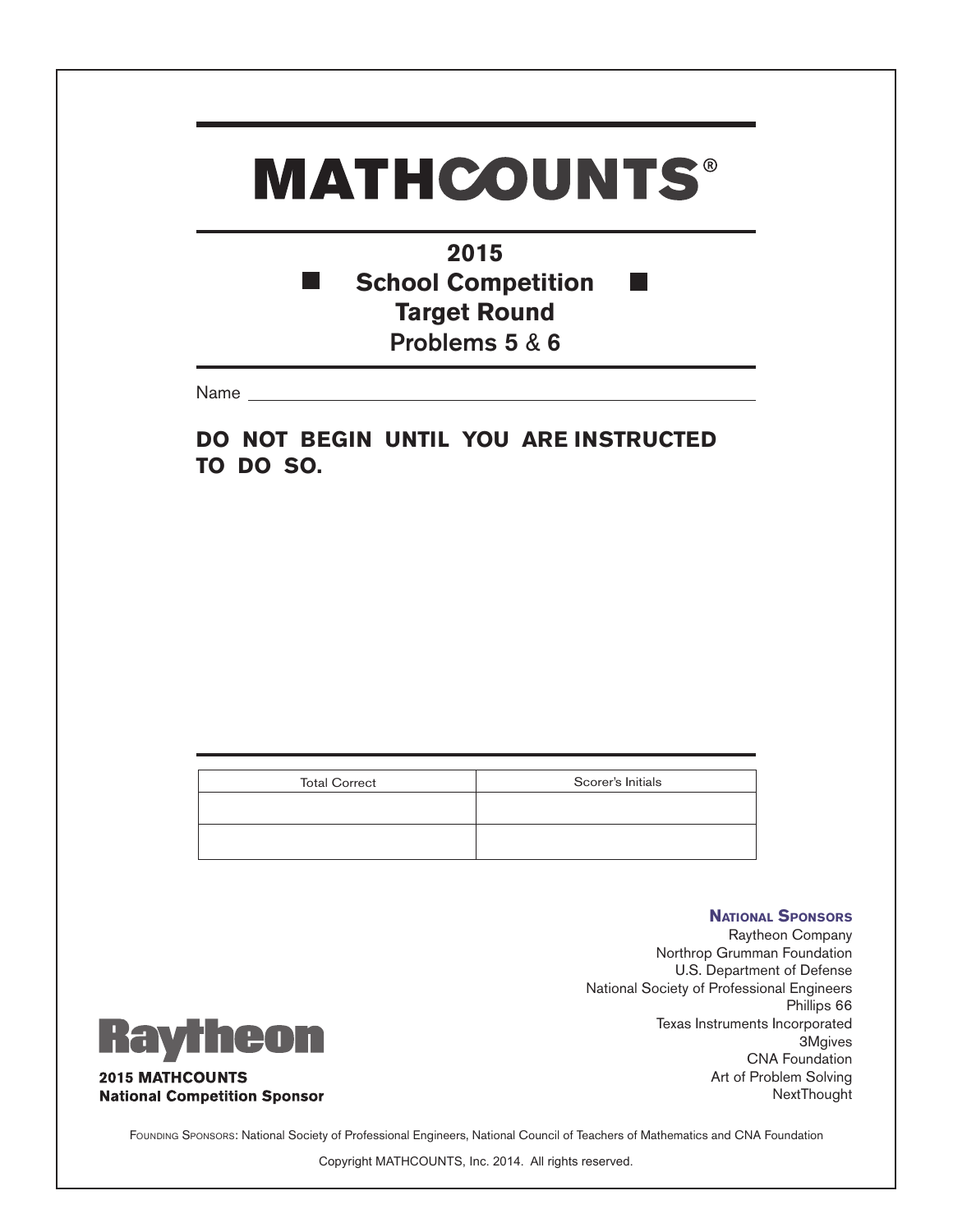- In Alaya's home state, an individual's income tax is calculated as follows:
	- 4% on any portion of income less than or equal to \$10,000, plus
	- 5% on any portion of income greater than \$10,000 but less than or equal to \$30,000, plus
	- 6% on any portion of income over \$30,000.

The figure shows how the state income tax is calculated for an income of \$42,000. If Alaya paid \$3200 in state income tax, what was his income?



**Tax on \$42K Income**

6. cm

Semicircles are formed on alternating sides of a 40 cm segment, as indicated below. In centimeters, what is the radius of a circle that has the same area as the shaded region? Express your answer as a decimal to the nearest tenth.



Copyright MATHCOUNTS, Inc. 2014. All rights reserved. 2015 School Target Round

5.  $\frac{\$}{\$}$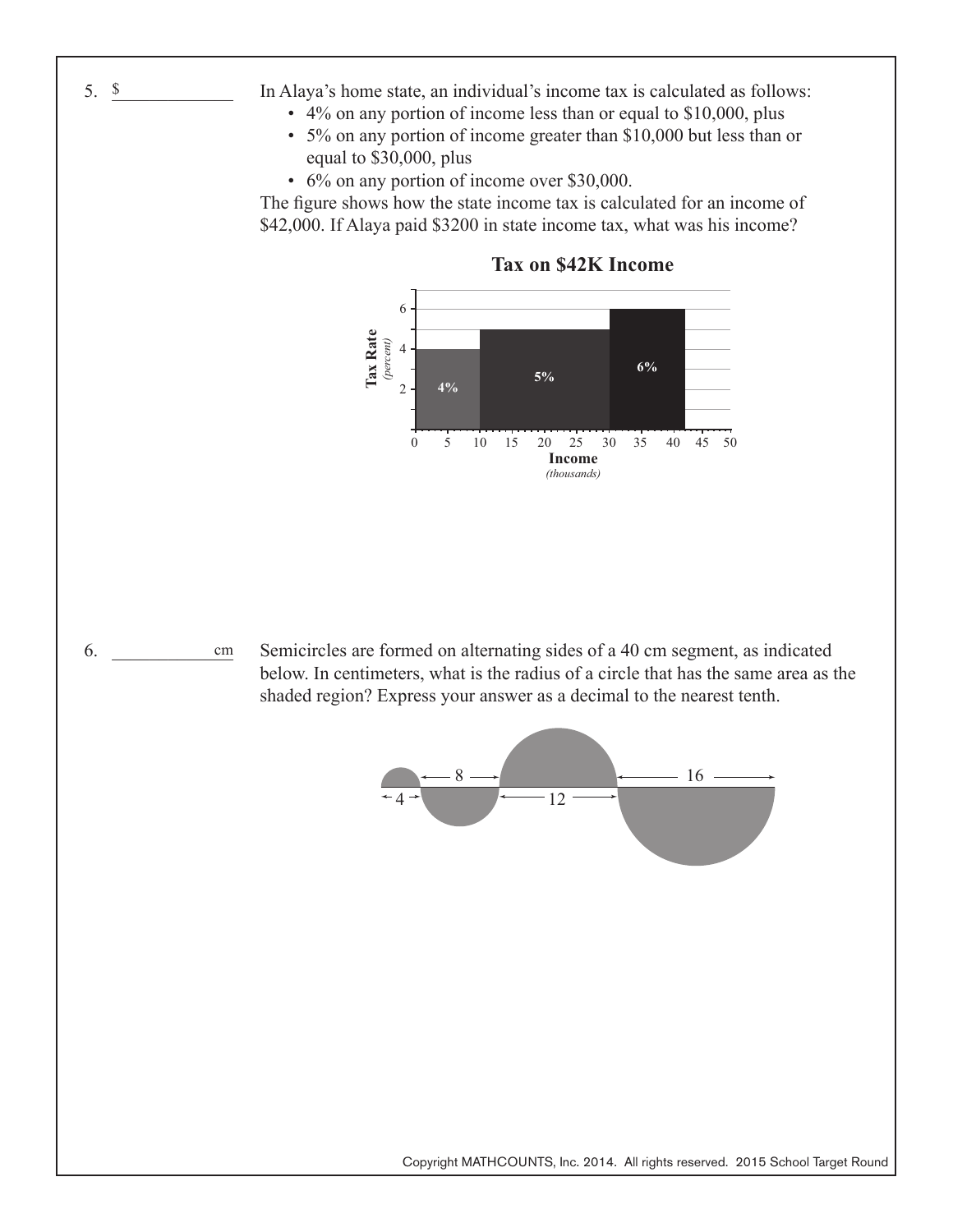**2015 School Competition** T. **Target Round** Problems 7 & 8

Name

**DO NOT BEGIN UNTIL YOU ARE INSTRUCTED TO DO SO.**

| <b>Total Correct</b> | Scorer's Initials |
|----------------------|-------------------|
|                      |                   |
|                      |                   |
|                      |                   |
|                      |                   |



**National Sponsors** Raytheon Company Northrop Grumman Foundation U.S. Department of Defense National Society of Professional Engineers Phillips 66 Texas Instruments Incorporated 3Mgives CNA Foundation Art of Problem Solving NextThought

FOUNDING SPONSORS: National Society of Professional Engineers, National Council of Teachers of Mathematics and CNA Foundation